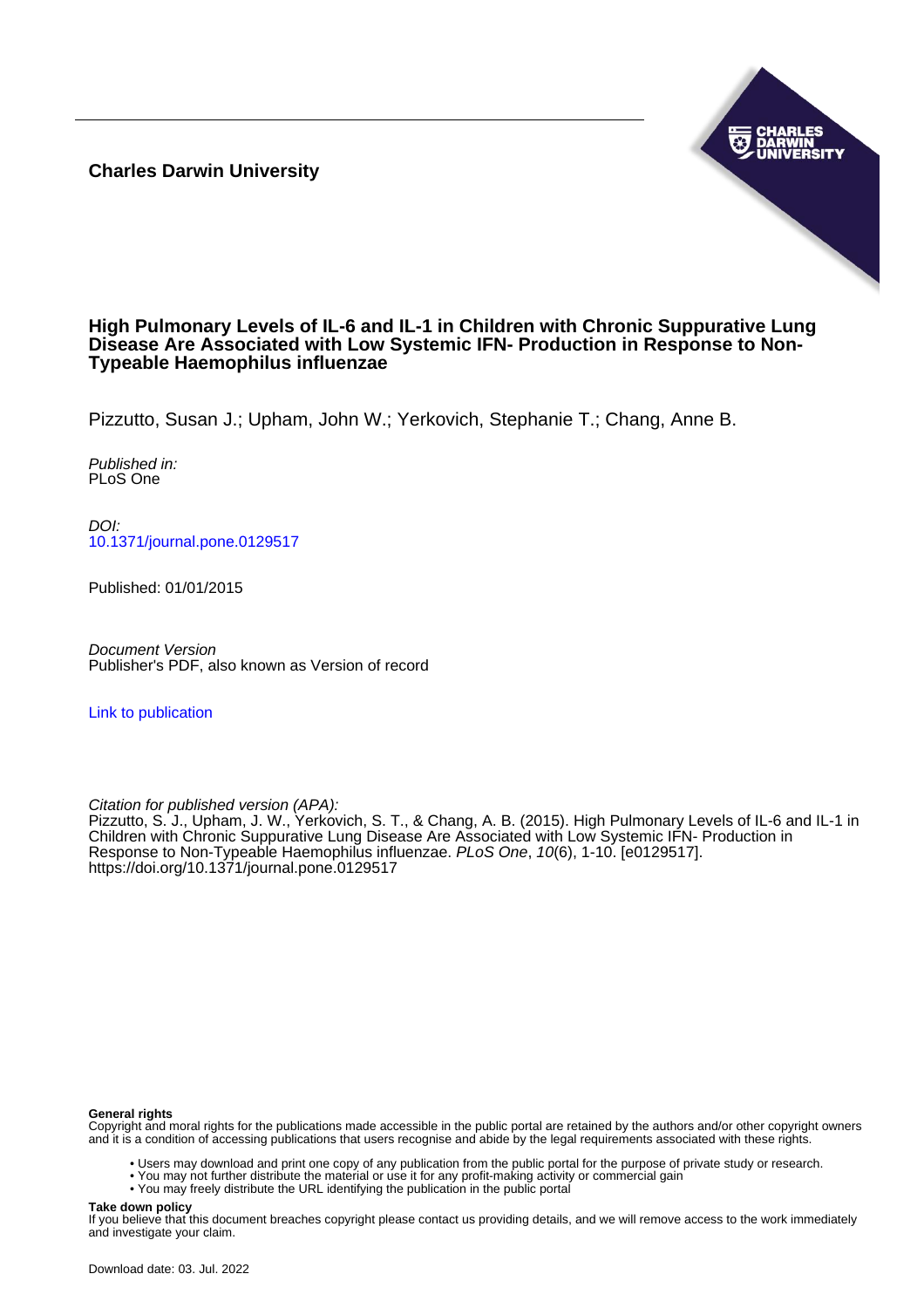

# **OPEN ACCESS**

Citation: Pizzutto SJ, Upham JW, Yerkovich ST, Chang AB (2015) High Pulmonary Levels of IL-6 and IL-1β in Children with Chronic Suppurative Lung Disease Are Associated with Low Systemic IFN-γ Production in Response to Non-Typeable Haemophilus influenzae. PLoS ONE 10(6): e0129517. doi:10.1371/journal.pone.0129517

Academic Editor: John S Tregoning, Imperial College London, UNITED KINGDOM

Received: December 14, 2014

Accepted: May 8, 2015

Published: June 12, 2015

Copyright: © 2015 Pizzutto et al. This is an open access article distributed under the terms of the [Creative Commons Attribution License,](http://creativecommons.org/licenses/by/4.0/) which permits unrestricted use, distribution, and reproduction in any medium, provided the original author and source are credited.

Data Availability Statement: All relevant data are within the paper and its Supporting Information files.

Funding: SP is funded by an Australian National Health and Medical Research Council postgraduate scholarship (1038415). AC receives funding from an Australian National Health and Medical Research Council practitioner fellowship (545216). JU receives funding from an Australian National Health and Medical Research Council practitioner fellowship (511019). This study was supported by the NHMRC Centre for Research Excellence for Lung Health in

RESEARCH ARTICLE

High Pulmonary Levels of IL-6 and IL-1β in Children with Chronic Suppurative Lung Disease Are Associated with Low Systemic IFN-γ Production in Response to Non-Typeable Haemophilus influenzae

#### Susan J. Pizzutto<sup>1</sup>\*, John W. Upham<sup>2,3</sup>, Stephanie T. Yerkovich<sup>1,3,4</sup>, Anne B. Chang<sup>1,5</sup>

1 Child Health Division, Menzies School of Health Research, Charles Darwin University, Casuarina, NT, Australia, 2 Department of Respiratory Medicine, Princess Alexandra Hospital, Woolloongabba, QLD, Australia, 3 School of Medicine, The University of Queensland, Brisbane, QLD, Australia, 4 Queensland Lung Transplant Service, The Prince Charles Hospital, Brisbane, QLD, Australia, 5 Department of Respiratory and Sleep Medicine, Children's Health Queensland and Queensland Children's Medical Research Institute, Queensland University of Technology, Brisbane, QLD, Australia

\* susan.pizzutto@menzies.edu.au

# Abstract

Non-typeable Haemophilus influenzae (NTHi) is commonly associated with chronic suppurative lung disease in children. We have previously shown that children with chronic suppurative lung disease have a reduced capacity to produce IFN-γ in response to NTHi compared with healthy control children. The aim of this study was to determine if deficient NTHi-specific IFN-γ production is associated with heightened systemic or airway inflammation. We measured a panel of cytokines (IFN-γ, IL-1β, IL-6, IL-8, IL-12 p70), antimicrobial proteins (LL-37, IP-10) as well as cellular and clinical factors associated with airway and systemic inflammation in 70 children with chronic suppurative lung disease. IFN-γ was measured in peripheral blood mononuclear cells challenged in vitro with live NTHi. Regression analysis was used to assess the association between the systemic and airway inflammation and the capacity to produce IFN-γ. On multivariate regression, NTHi-specific IFN-γ production was significantly negatively associated with the BAL concentrations of the inflammatory cytokines IL-6 (β=-0.316; 95%CI -0.49, -0.14; p=0.001) and IL-1β (β=-0.023; 95%CI -0.04, -0.01; p=0.001). This association was independent of bacterial or viral infection, BAL cellularity and the severity of bronchiectasis (using modified Bhalla score on chest CT scans). We found limited evidence of systemic inflammation in children with chronic suppurative lung disease. In summary, increased local airway inflammation is associated with a poorer systemic cell-mediated immune response to NTHi in children with chronic suppurative lung disease. These data support the emerging body of evidence that impaired cell-mediated immune responses and dysregulated airway inflammation may be linked and contribute to the pathobiology of chronic suppurative lung disease.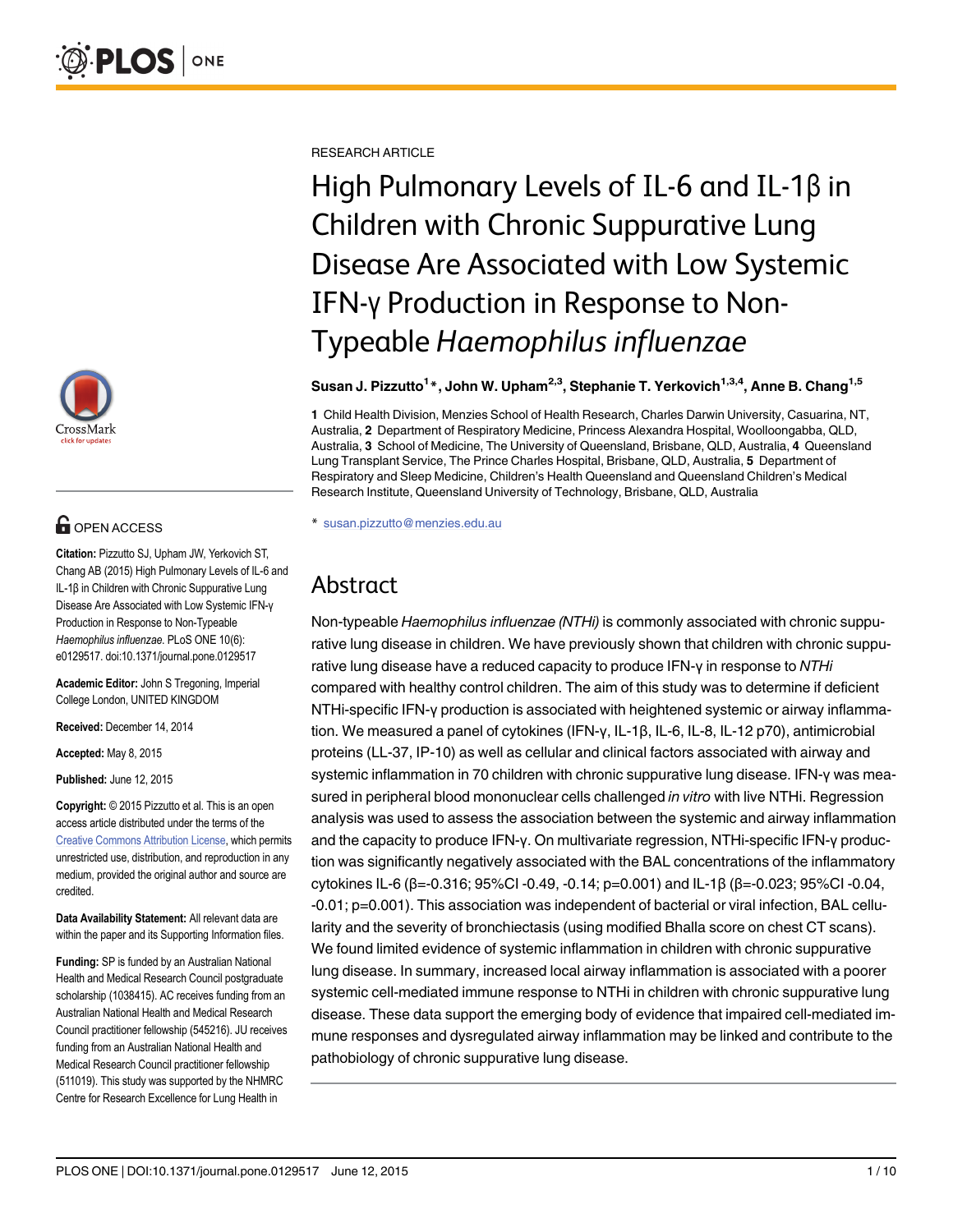<span id="page-2-0"></span>

Aboriginal and Torres Strait Islanders (1040830). The funders had no role in study design, data collection and analysis, decision to publish or preparation of the manuscript.

Competing Interests: The authors have declared that no competing interests exist.

#### Introduction

Chronic suppurative lung disease (CSLD) is commonly encountered in paediatric respiratory clinics globally. CSLD is characterised by persistent wet cough and recurrent lower respiratory infections and neutrophilic inflammation in the airways. CSLD shares many clinical characteristics with and is thought to be a common antecedent of bronchiectasis [\[1](#page-9-0)]. Thus studying CSLD in young children may provide important insight into the pathogenesis of bronchiectasis.

Non-typeable Haemophilus influenzae (NTHi) is a common and important respiratory pathogen associated with CSLD/bronchiectasis  $[2-4]$  $[2-4]$  $[2-4]$ . Accumulating evidence from studies in adults  $[5,6]$  $[5,6]$  $[5,6]$  $[5,6]$  $[5,6]$  and children  $[7,8]$  $[7,8]$  suggest that a low capacity for IFN- $\gamma$  production in response to NTHi may contribute to the cycle of infection and inflammation associated with the pathogenesis of bronchiectasis. Understanding the mechanisms that contribute to impaired immune responses and the pathogenesis of CSLD are important for the development of intervention therapies. The mechanisms leading to the impaired NTHi-driven IFN-γ response described in children and adults have not been investigated. The innate immune response helps drive the adaptive immune response (e.g. NTHi-driven IFN-γ response) however, our previous work showed limited evidence of impaired innate immune responses to NTHi in children with CSLD/bronchiectasis [[8](#page-9-0)]. Thus, the current study focuses on possible downstream factors associated with impaired systemic NTHi-driven IFN-γ responses.

There is a growing body of evidence that persistent airway or systemic inflammation may contribute to impaired T-cell responses. Severe acute inflammation and chronic infection can disrupt macrophage and T-cell activation and subsequently induce an environment of immune tolerance or exhaustion  $[9,10]$  $[9,10]$  $[9,10]$  $[9,10]$  $[9,10]$ . Furthermore, it is increasingly recognised that lung and systemic immune responses may be inter-related  $[11,12]$ . Given these associations, in this prospective study involving 70 young children with CSLD/bronchiectasis, we investigated whether inflammation (local and systemic) is related to the capacity to produce IFN-γ in response to NTHi. We hypothesised that an impaired systemic ability to produce IFN-γ in response to NTHi is associated with lung or systemic inflammation. The most notable finding from this study was that NTHi-specific IFN-γ production by blood mononuclear cells was associated with inflammation.

## Materials and Method

#### Study participants

Children  $\leq$  10 years of age with CSLD, undergoing chest high resolution computed tomography (HRCT) and flexible bronchoscopy for suspected bronchiectasis, were prospectively recruited (2010–2013) from the Royal Darwin Hospital, Northern Territory, Australia. All children were clinically stable (defined as absence of recent exacerbation) and under the care of a specialist paediatrician at the time of sample collection. Radiographic diagnosis of bronchiectasis was made by the respiratory paediatrician (AC) and the severity of bronchiectasis scored using a modified Bhalla scale as previously done  $[13]$  $[13]$  $[13]$ . The total score was the sum of the score for each lobe, including lingula, based on the extent of bronchiectasis, bronchial wall thickness and dilation (maximum score 48). Routine clinical investigations [\[14\]](#page-9-0) were undertaken in all children evaluated for bronchiectasis. Clinical and socio-demographic data were collected using standardised data collection forms. Blood and bronchoalveolar lavage (BAL) for clinical and research investigations were collected immediately prior to chest CT scan/bronchoscopy as previously described  $[8]$ . This study was approved by the Human Research Ethics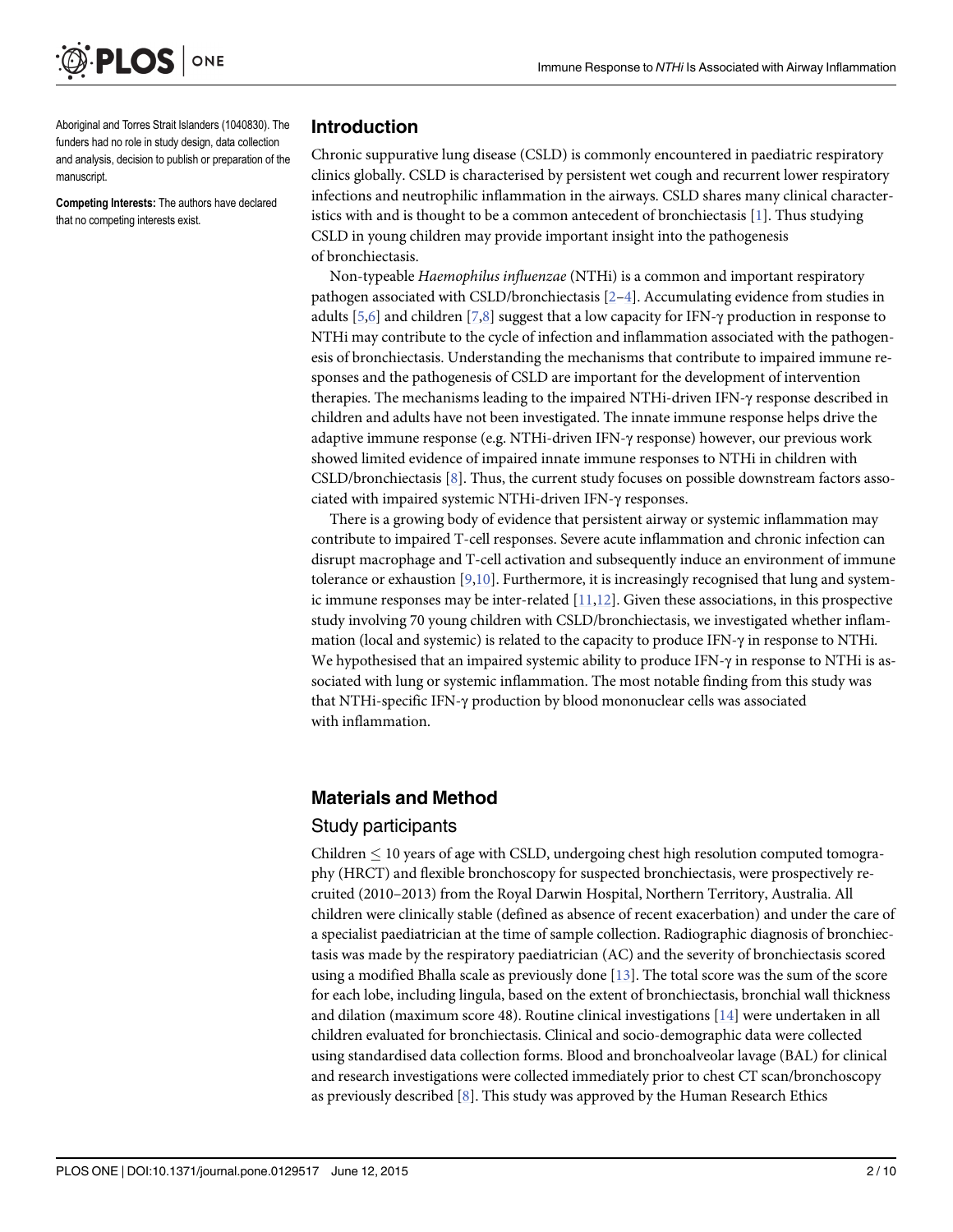<span id="page-3-0"></span>Committee (Northern Territory Department of Health and Menzies School of Health Research; #07/63) and children enrolled following written informed consent from the parent/ carer.

## Sample collection

Peripheral blood mononuclear cells (PBMC) and plasma were collected and stored as previously described [[8\]](#page-9-0). Briefly, PBMC were isolated from heparinised blood using standard densitygradient techniques and cryopreserved in liquid nitrogen until use. Matched plasma was stored at -80°C.

BAL was collected and processed as previously described [[15](#page-9-0)]. Briefly, BAL was collected as two separate aliquots from the most affected lobe and maintained on ice for up to 3 hours prior to processing. The first aliquot was used for microbiologic/viral analysis, the second for cytology and immunology.

BAL used for bacterial culture was stored diluted 2 fold in skim milk tryptone glucose glycerine broth at -80°C. BAL for viral or bacterial analysis by PCR was stored undiluted at -80°C. Samples were maintained at -80°C prior to testing.

## Microbiology/virology Investigations

Semi-quantitative culture identification of Haemophilus influenzae, Streptococcus pneumoniae and Moraxella catarrhalis from BAL were performed by our research laboratory and a threshold of  $>10^4$  CFU/ml considered clinically important [\[3,16\]](#page-9-0). *Pseudomonas aeruginosa* and *Kleb*siella pneumoniae culture and identification were performed by the diagnostic laboratory at the Royal Darwin Hospital. Presence of Chlamydia pneumoniae, Mycobacteria pneumoniae and the respiratory viruses (rhinovirus, adenovirus, enterovirus, bocavirus, respiratory syncytial virus, Wu virus, Ki virus, coronavirus, parainfluenzae and metapneumovirus) were determined by PCR by the Queensland Paediatric Infectious Disease Laboratory as previously done [[17](#page-9-0)].

# PBMC investigations

PBMC were challenged with a single strain of NTHi as previously described [\[8](#page-9-0)]. Briefly, PBMC were cultured with live NTHi, PHA (positive control) or medium alone (base line control) for 72 hours, as a reflection of memory T cell function and IFN-γ measured in the harvested supernatant.

## Quantification of systemic and airway Inflammatory markers

Routine clinical investigations (eg full blood count including white cell count, platelets, Creactive protein (CRP) and serum protein) [[1](#page-9-0)] were performed using the regional reference laboratory Royal Darwin Hospital.

IFN-γ, IL-1β, IL-6, IL-8, IL-12 p70, LL-37and IP-10 in plasma and BAL, and IFN-γ and in PBMC culture supernatants were measured in our research laboratory using an in-house dissociation-enhanced lanthanide fluorescent immunoassay (DELFIA) as described previously [\[7,18](#page-9-0)]. Quantitative standard curves were generated from serial dilutions of recombinant human proteins and included on each plate. The limit of detection was 10 pg/ml. The cathelicidin LL-37 was measured in plasma and BAL using a high sensitivity ELISA kit (Hycult Biotech, The Netherlands). The limit of detection was 0.14 ng/ml. For analysis purposes, a value of 1/10 the limit of detection was assigned if the marker concentration was below the limit of detection.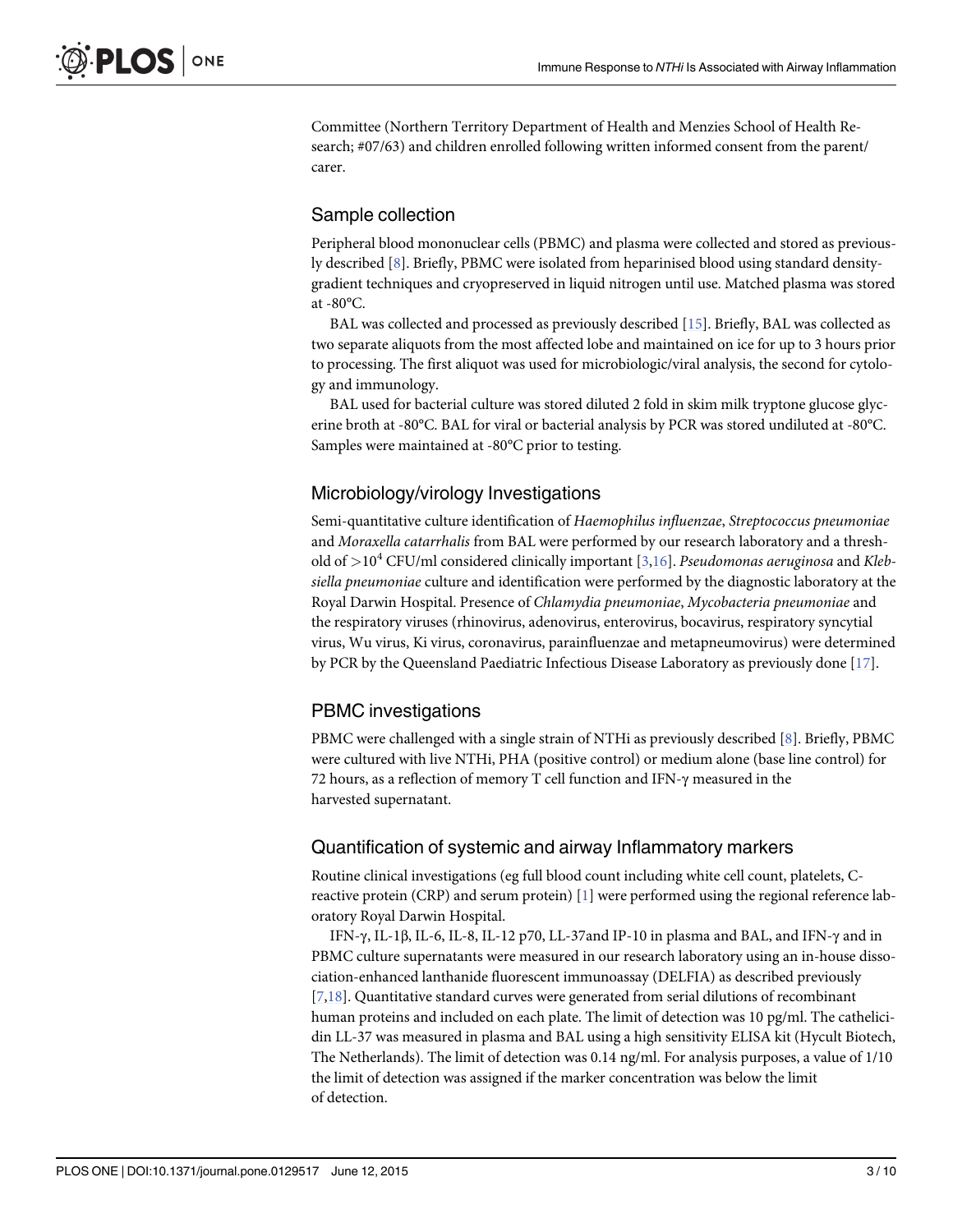#### Data analyses

Data were analysed using the statistics package STATA 13 (StataCorp, USA). As the data did not follow a normal distribution, group data was described as median with interquartile range (IQR). Differences between groups were assessed using the Mann-Whitney U test. A two-tailed  $p$ -value  $\leq 0.05$  was considered significant. Univariate regression analysis was used to assess the potential of systemic and airway inflammatory markers and clinical factors to predict in vitro NTHi-specific IFN-γ production. NTHi-specific IFN-γ concentration was natural log transformed prior to regression analysis. Variables with a p value <0.1 were included in a multivariate regression model. Within this multivariate model, a p value of <0.05 was considered an independent predictor of the capacity to produce IFN-γ in vitro in response to NTHi.

#### **Results**

#### Characteristics of the children in the cohort

The majority of the 70 children in this study  $(Table 1)$  were young, with 84% of the children aged < 48 months. All but 3 children had radiographic evidence of bronchiectasis and of these, 68% had 3 or more lobes affected. The aetiology of bronchiectasis was presumed to be postinfectious as more than 80% of the children had been hospitalised at least once and 50% hospitalised at least twice for a lower respiratory infection. None of the children had primary immune deficiencies.

Airway neutrophilia (>15%) was found in 41% of children. A clinically important level of bacterial infection ( $>10^4$  cfu/ml BAL) was present in 20 children (28%) and one or more viral pathogens detected in 30 (44%). Non-typeable H. influenzae (15.5%), S. pneumoniae (15.5%) and rhinovirus (29.4%) were the most common pathogens identified (detailed microbiology is presented in [S1 Table\)](#page-8-0).

BAL neutrophil % was not significantly associated with the presence of any bacteria (β = 0.19, 95%CI -12.8–13.2; p = 0.98,) or virus (β = 11.44, 95%CI -0.335–23.2; p = 0.057). However, BAL eosinophil % was significantly and positively associated with viral infection ( $\beta = 2.534$ ,

| <b>Variable</b>                                      | $N = 70$      |
|------------------------------------------------------|---------------|
| Age, months, median (IQR)                            | 27 (19–40)    |
| Male, $n$ $(\%)$                                     | 39(55.7)      |
| Indigenous, n (%)                                    | 65 (92.9)     |
| Gestational age ( $n = 66$ ), weeks; median (IQR)    | $38(35 - 40)$ |
| Bronchiectasis, number of children (%)               | 68 (95.8)     |
| number of lobes, median (IQR)                        | $3(2-4)$      |
| <sup>§</sup> Severity score, median (IQR)            | $7(5-10)$     |
| Chronic suppurative otitis media, n (%)              | 9(12.9)       |
| History of hospitalisation (respiratory), n (%)      | 59 (84.3)     |
| Number of hospitalisations, median (IQR)             | $2(1-3)$      |
| Age at first hospitalisation, months, median (IQR)   | $6(3-9)$      |
| Respiratory vaccinations up to date, $n$ (%)         | 70 (100)      |
| Passive cigarette smoke exposure ( $n = 52$ ), n (%) | 42 (80.8)     |
| Family history asthma ( $n = 48$ ), n (%)            | 23 (47.9)     |

Table 1. Demographic characteristics and respiratory history of the cohort.

doi:10.1371/journal.pone.0129517.t001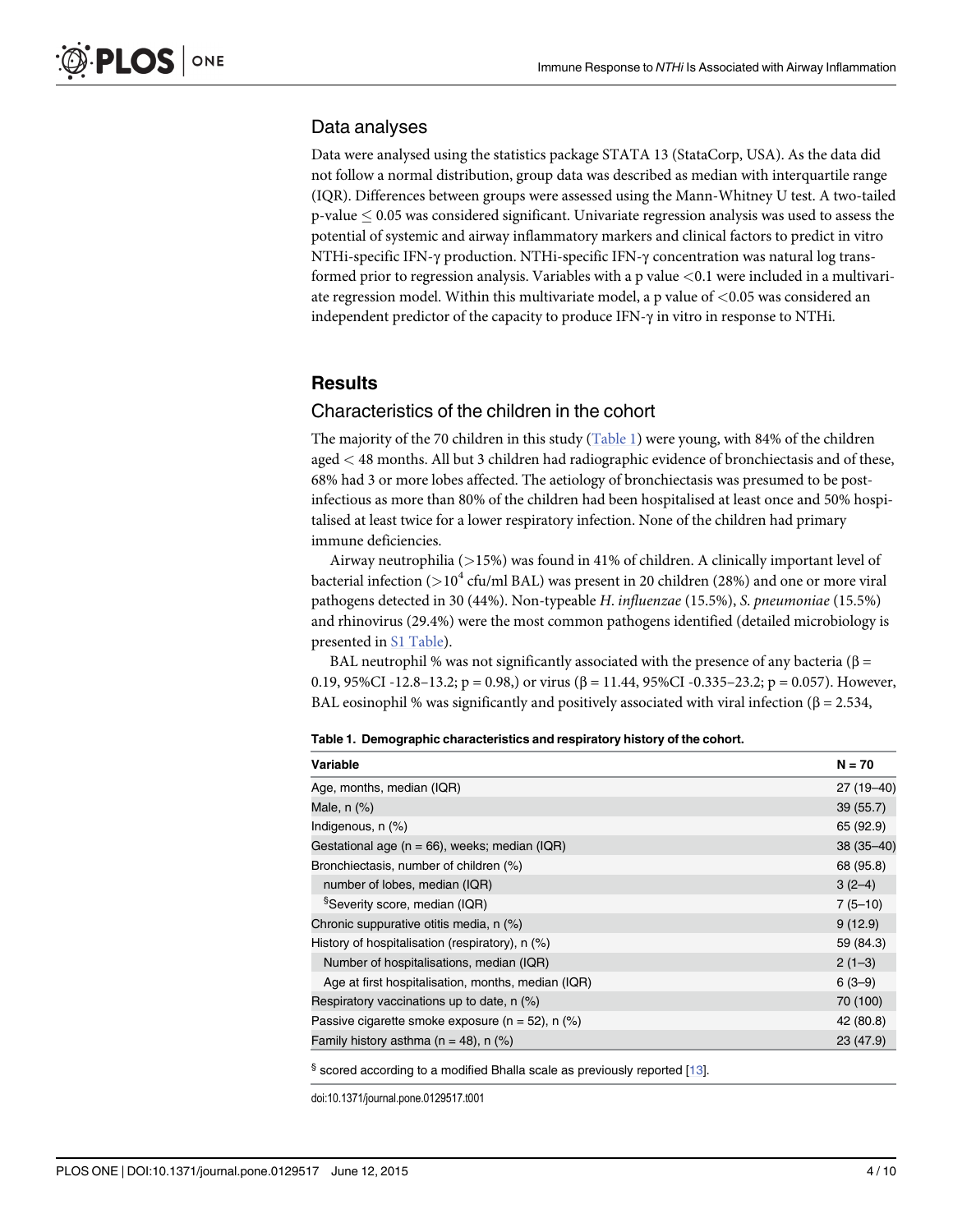<span id="page-5-0"></span>

| O PLOS ONE |  |
|------------|--|
|------------|--|

| <b>BAL</b> variable                    | median (IQR)        | β         | 95% CI           | p value |
|----------------------------------------|---------------------|-----------|------------------|---------|
| Total cell count x10 <sup>6</sup> /ml, | $0.36(0.22 - 0.50)$ | $-0.071$  | $-0.222, 0.079$  | 0.347   |
| Neutrophil %                           | $11(4.6-39)$        | $-0.023$  | $-0.041, -0.005$ | 0.015   |
| Lymphocyte %                           | $0(0-0.7)$          | $-0.081$  | $-0.310, 0.149$  | 0.485   |
| Eosinophil %                           | $2(0.3 - 4.0)$      | $-0.016$  | $-0.122, 0.089$  | 0.80    |
| $*$ IFN-y pg/ml                        | $1.0(1.0-16.9)$     | $-0.228$  | $-0.938; 0.481$  | 0.52    |
| <sup>#</sup> IL-1β pg/ml               | 133.6 (44.6-1279.4) | $-0.026$  | $-0.039, -0.012$ | < 0.001 |
| $*$ IL-6 pg/ml                         | 47.2 (19.3–77.8)    | $-0.349$  | $-0.539, -0.158$ | 0.001   |
| $#$ IL-8 pg/ml                         | 105.4 (30.5–547.7)  | $-0.067$  | $-0.141, 0.008$  | 0.078   |
| $*$ IL-12 p70 pg/ml                    | $27.2(1 - 63.6)$    | 0.178     | $-0.401, 0.757$  | 0.54    |
| $#$ IP-10 pg/ml                        | 340.7 (52.7-604.6)  | $-0.044$  | $-0.067, -0.020$ | < 0.001 |
| # LL-37 ng/ml                          | $2.6(1.9-4.2)$      | $-0.275$  | $-0.921, -0.371$ | 0.40    |
| Pos for any bacterial pathogen, n (%)  | 20(28.1)            | $-0.2686$ | $-1.298, 0.0761$ | 0.60    |
| H. influenzae (non-typeable)           | 11(15.5)            | $-1.223$  | $-2.4689, 0.022$ | 0.054   |
| Pos for any viral pathogen, n (%)      | 20(29.4)            | $-0.5244$ | $-1.564, 0.516$  | 0.318   |
| Rhinovirus                             | 20(29.4)            | $-0.5244$ | $-1.564, 0.516$  | 0.318   |

Table 2. Cellular, cytokine and microbiologic characteristics of bronchoalveolar lavage from children with CSLD and the association (univariate regression analysis) between the BAL markers of inflammation and NTHi-driven IFN-γ production by blood mononuclear cells.

# β and confidence intervals reported as 100x concentration.

doi:10.1371/journal.pone.0129517.t002

95%CI 0.414–4.654; p = 0.020). BAL IL-1β, IL-6, IL-8 and IP-10 significantly correlated with BAL % neutrophils but not with BAL % eosinophils ([S2 Table\)](#page-8-0).

# Relationship of airway and systemic profiles with NTHi-specific IFN-γ production

On univariate analysis for the BAL data (Table 2 and Fig 1), % neutrophils, IL-1β, IL-6, IL-8, IP-10, NTHi infection and respiratory viruses were inversely associated with NTHi-specific IFN-γ production by blood mononuclear cells.



Fig 1. Shows the univariate regression model of NTHi-driven IFN-γ production by blood mononuclear cells and IL-1β a) and IL-6 b) concentration in the bronchoalveolar lavage fluid. As the multivariate analyses showed that only IL-1y and IL-6 were independently associated with the capacity for NTHi-driven IFN-γ production, other BAL mediators are not shown in the figure.

doi:10.1371/journal.pone.0129517.g001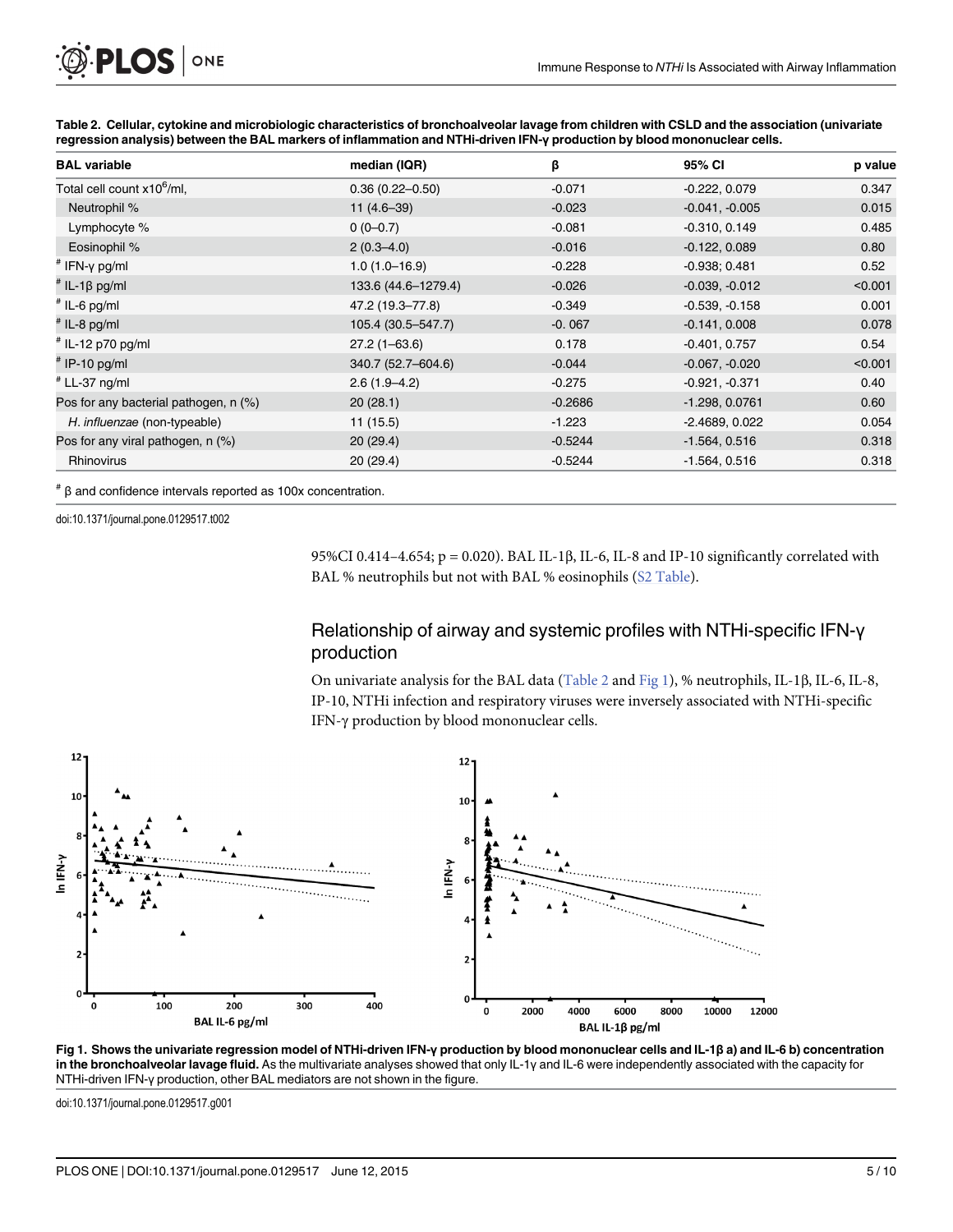| <b>Blood variable</b>                | median (IQR)         | β        | 95% CI           | p value |
|--------------------------------------|----------------------|----------|------------------|---------|
| White cell count x10 <sup>9</sup> /L | $11.4(9.1 - 14.3)$   | 0.013    | 0.002, 0.029     | 0.087   |
| Neutrophil                           | $4.1(2.85 - 5.55)$   | $-0.064$ | $-0.222, 0.095$  | 0.42    |
| Lymphocyte                           | $4.9(3.65 - 6.25)$   | $-0.005$ | $-0.143, 0.134$  | 0.95    |
| Eosinophil                           | $0.9(0.5-1.4)$       | 0.311    | $-0.122, 0.744$  | 0.16    |
| CRP ( $n = 36$ ) mg/L                | $1(1-3.3)$           | $-0.013$ | $-0.061, 0.035$  | 0.59    |
| Protein g/L                          | 73 (70-77)           | 0.009    | $-0.058, 0.075$  | 0.80    |
| Platelets x10 <sup>9</sup> /L        | 337 (274.5-377.5)    | $-0.006$ | $-0.010, -0.001$ | 0.017   |
| $H$ IFN-y pg/ml                      | 26.6 (16.9-97.5)     | 0.074    | $-0.102, 0.251$  | 0.40    |
| $^{\#}$ IL-1 $\beta$ pg/ml           | 144.4 (16.7-349.2)   | $-0.012$ | $-0.089, 0.066$  | 0.77    |
| $*$ IL-6 pg/ml                       | $5.7(1.0-19.4)$      | 1.015    | $-0.621, 2.651$  | 0.22    |
| $*$ IL-8 pg/ml                       | $11.6(1.0-17.8)$     | $-0.111$ | -4.099, 3.876    | 0.96    |
| "IL-12 p70 pg/ml                     | 40.1 (15.3-206.5)    | 0.037    | $-0.127, 0.201$  | 0.65    |
| $H^{\#}$ IP-10 pg/ml                 | 756.8 (506.6-1079.7) | $-0.030$ | $-0.135, 0.074$  | 0.56    |
| #LL-37 ng/ml                         | 28.9 (22.0-38.3)     | 0.033    | $-0.404, 0.470$  | 0.88    |

Table 3. Cellular, cytokine and clinical characteristics of blood from children with CSLD and the association (univariate regression analysis) between the systemic markers of inflammation and NTHi-driven IFN-γ production by blood mononuclear cells.

# β and confidence intervals reported as 100x concentration.

doi:10.1371/journal.pone.0129517.t003

On univariate analysis for the systemic inflammation data (Table 3), blood platelet levels (although within the normal clinical reference range) were inversely associated with NTHispecific IFN-γ production by blood mononuclear cells. In contrast, blood leukocyte numbers, CRP and serum inflammatory mediators were not associated with NTHi-specific IFNγ production.

## Multivariate analyses

Using a cut off of  $p<0.1$  from the univariate analyses described in Tables [2](#page-5-0) and 3 above and considering confounding factors, we combined the inflammatory markers in the BAL and blood into a multivariate linear regression model. We found that in vitro IFN-γ production by blood mononuclear cells in response to NTHi was significantly and inversely associated with BAL IL-1β (β = -0.023; 95%CI -0.04, -0.01; p = 0.001) and IL-6 (β = -0.316; 95%CI -0.49, -0.14; p = 0.001). In contrast, BAL IL-8, IP-10, neutrophil % and infection status, as well as blood platelets were no longer independent predictors of the IFN-γ response to NTHi by blood mononuclear cells

# **Discussion**

This study is the first to investigate the association between the systemic cell-mediated immune response and airway inflammation in children with CSLD. Our study of 70 children found that a reduced capacity for systemic NTHi-specific IFN-γ production was significantly associated with heightened airway inflammation as shown by high concentrations of IL-1β and IL-6 in BAL fluid. We found limited evidence of systemic inflammation in this cohort and neither markers of systemic inflammation or clinical markers of CSLD severity (including radiological scores of bronchiectasis and socio-demographic factors) predicted the capacity of the systemic NTHi-specific cell-mediated immune response. These data support the hypothesis that systemic adaptive immune responses are linked to persistent airway inflammation in children susceptible to lower respiratory infections.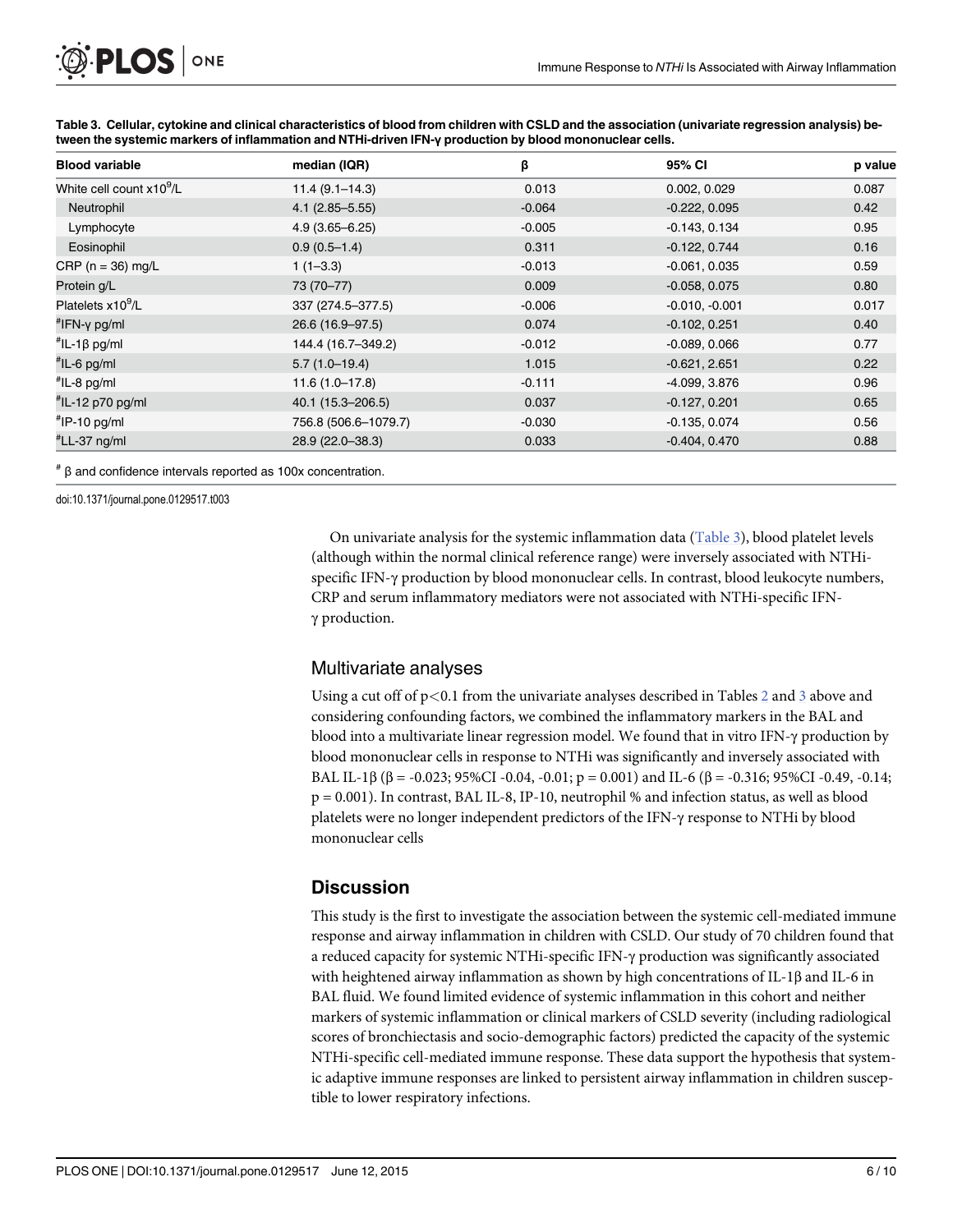<span id="page-7-0"></span>The primary strength of our study is the inclusion of a relatively large number of young children with lung samples. There are few such published studies and none in children. Childbased studies are important, as in adult studies of chronic infection it is difficult to know if the measured immune responses are cause or effect. Our earlier study[\[8](#page-9-0)] documented a log-fold increase in IFN-γ production between healthy controls aged <18 months compared to those >18 months, consistent with normal maturation of the Th1 response through early childhood. However, in the CSLD group, we found a significantly lower capacity for IFN-γ production over the same age dynamic. Thus, early childhood studies, such as ours, may provide critical information regarding inflammation and the development of the adaptive immune response.

Indications of airway inflammation include changes in cellular profile and the presence of pro-inflammatory cytokines in the BAL or sputum. In adults and children with suppurative lung disease, airway inflammation is characterised by elevated levels of neutrophils, IL-1β, IL-6 and IL-8 [[11](#page-9-0),[19](#page-9-0)[,20](#page-10-0)]. Thus, we chose to focus on these cytokines. We found that, in our cohort of young children with CSLD, IL-1β, IL-6, IL-8 as well as IP-10 and LL-37 in the BAL were significantly correlated with BAL neutrophils. These markers of inflammation also negatively correlated with systemic NTHi-specific IFN-γ production on univariate analysis. However, on multivariate regression, only IL-6 and IL-1β were significantly and independently associated with NTHi-specific IFN-γ production.

The mechanism driving the relationship described is likely complex. The capacity for IFN-γ production was inversely associated with airway inflammation but the direction of this association (i.e. cause or effect) is unknown. One possible mechanism for the former involves regulating the transition between the inflammatory and adaptive response. These processes are integral for homeostasis through rapid identification and elimination of the invading pathogen and prompt resolution of inflammation, measured by markers such as IL-1β and IL-6.

IL1-β, produced by a variety of pulmonary cells in response to a microbial challenge, drives the inflammation cascade, localises neutrophils and promotes the production of inflammatory modulators, such as IL-6 and IP-10 production [[21](#page-10-0)]. Consistent with this, we found a strong correlation between levels of BAL IL-1β, IL-6 and IP-10 in children with CSLD. IL-6 plays a complex role in the inflammatory response, from promoting inflammation to wound healing. Dysregulation of IL-6 is associated with chronic inflammation). In addition to its inflammatory modulating properties, IL-6 is integral to initiating the adaptive response and in directing its primary phenotype. In the lung, IL-6 polarises the adaptive immune response in favour of the humoral response. Animal and in vitro studies indicate this is accomplished in two ways. Firstly, dendritic cell-derived IL-6 suppresses activation of the Th1 pathway by inhibiting IL-12 production [\[22,23\]](#page-10-0). Secondly IL-6, in synergy with macrophage-derive IP-10, promotes the differentiation of B-cells into antibody-producing plasma cells [\[24](#page-10-0)]. Minimal numbers of lymphocytes in our BAL samples precluded our ability to study airway cells directly, however our data are consistent with the hypothesis that localised immune responses may not be contained to the lungs. We found that IL-1β, IL-6 and IP-10 were positively correlated with each other. Furthermore BAL IL-1 $\beta$  was positively associated with BAL IL-13. An environment high in these cytokines is conducive to a polarised humoral immune response. Thus it is plausible that the low systemic capacity for NTHi-specific IFN-γ production, also associated with BAL IL-1β and IL-6, may be a reflection of prolonged humoral responses in the lungs.

An alternative explanation for our finding regarding the association between increased local (BAL) inflammation and the poorer systemic adaptive response is that insufficient IFN-γ may contribute to increased susceptibility to infections with NTHi and subsequently a heightened state of local inflammation. There is increasing evidence to indicate that a strong systemic IFN- $\gamma$  response is associated with protective immunity against NTHi [\[5,8\]](#page-9-0) An impaired ability to produce sufficient IFN-γ in response to a challenge by NTHi may lead to an increased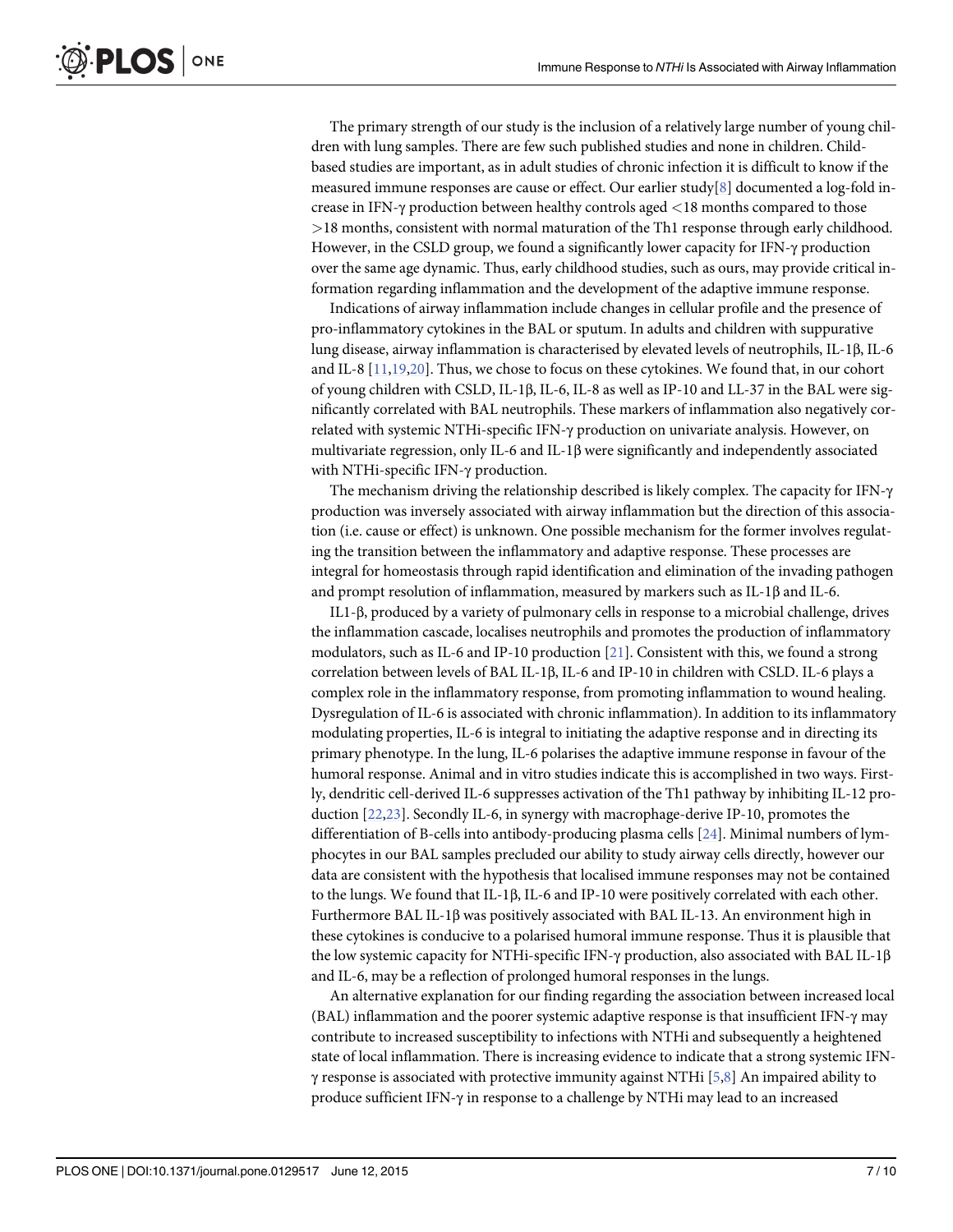<span id="page-8-0"></span>susceptibility to respiratory infections and prolonged inflammation due to ineffective clearing mechanisms. While the current cross-sectional study has found no relation between NTHispecific IFN-γ production and severity of bronchiectasis, resolving this issue will require prospective studies examining the relationship between capacity for IFN-γ production and clinical outcomes.

We found limited evidence of systemic inflammation in our cohort of young children. There were isolated exceptions but overall, clinical markers of systemic inflammation including CRP, white cell count, neutrophils and platelets were within normal ranges. In contrast, adult based bronchiectasis studies have described systemic inflammation, although this may be transient and associated with bacterial infection  $[11,25]$  $[11,25]$  $[11,25]$  $[11,25]$  $[11,25]$ . We found no significant association between plasma and BAL IL-1β or IL-6 and no significant association between markers of systemic inflammation and the capacity for NTHi-specific IFN-γ production by blood mononuclear cells. Furthermore, clinical markers of CSLD severity (including radiological scores of bronchiectasis and socio-demographic factors) did not predict systemic NTHi-specific IFN-γ production. Thus, in children with CSLD, systemic NTHi-specific IFN-γ production is unlikely to be a direct consequence of systemic inflammation.

The cross-sectional design of the study meant we were unable to determine how resolution of airway inflammation affects the systemic NTHi-specific IFN-γ response. Also, minimal numbers of lymphocytes in our BAL samples precluded our ability to study airway cells directly. However our data shows a strong association between local inflammation and the systemic adaptive immune response to NTHi in children susceptible to lower respiratory infections. Future studies to identify the mechanisms driving this relationship between the adaptive IFN-γ response and airway inflammation are required to better inform effective, long-term prevention strategies for children at risk of CSLD. Understanding the nature of this association will help to determine if improving NTHi immunity would be best achieved by directly boosting the adaptive IFN-γ response through vaccination or immunotherapy strategies or if improved adaptive responses may be better realised by targeting IL-1β and IL-6 pathways in the lungs.

# Supporting Information

[S1 Table](http://www.plosone.org/article/fetchSingleRepresentation.action?uri=info:doi/10.1371/journal.pone.0129517.s001). Bacterial and viral pathogens identified in the BAL. (PDF)

[S2 Table](http://www.plosone.org/article/fetchSingleRepresentation.action?uri=info:doi/10.1371/journal.pone.0129517.s002). Spearman's rank correlation of bronchoalveolar lavage neutrophils and eosinophils from bronchoalveolar lavage, with bronchoalveolar lavage markers of inflammation and infection. (PDF)

## Acknowledgments

We thank the participating children and their families. We thank Barbara McHunter for laboratory assistance, Clare McKay, Lesley Versteegh and Gabrielle McCallum for their assistance with participant recruitment and sample collection. We thank the staff of Royal Darwin Hospital, in particular Dr Paul Bauert (Maternal and Child Health), Dr Brian Spain (Anaesthetics) and the Radiology staff, for their critical support of our research.

# Author Contributions

Conceived and designed the experiments: SJP JWU STY ABC. Performed the experiments: SJP. Analyzed the data: SJP JWU STY ABC. Contributed reagents/materials/analysis tools: SJP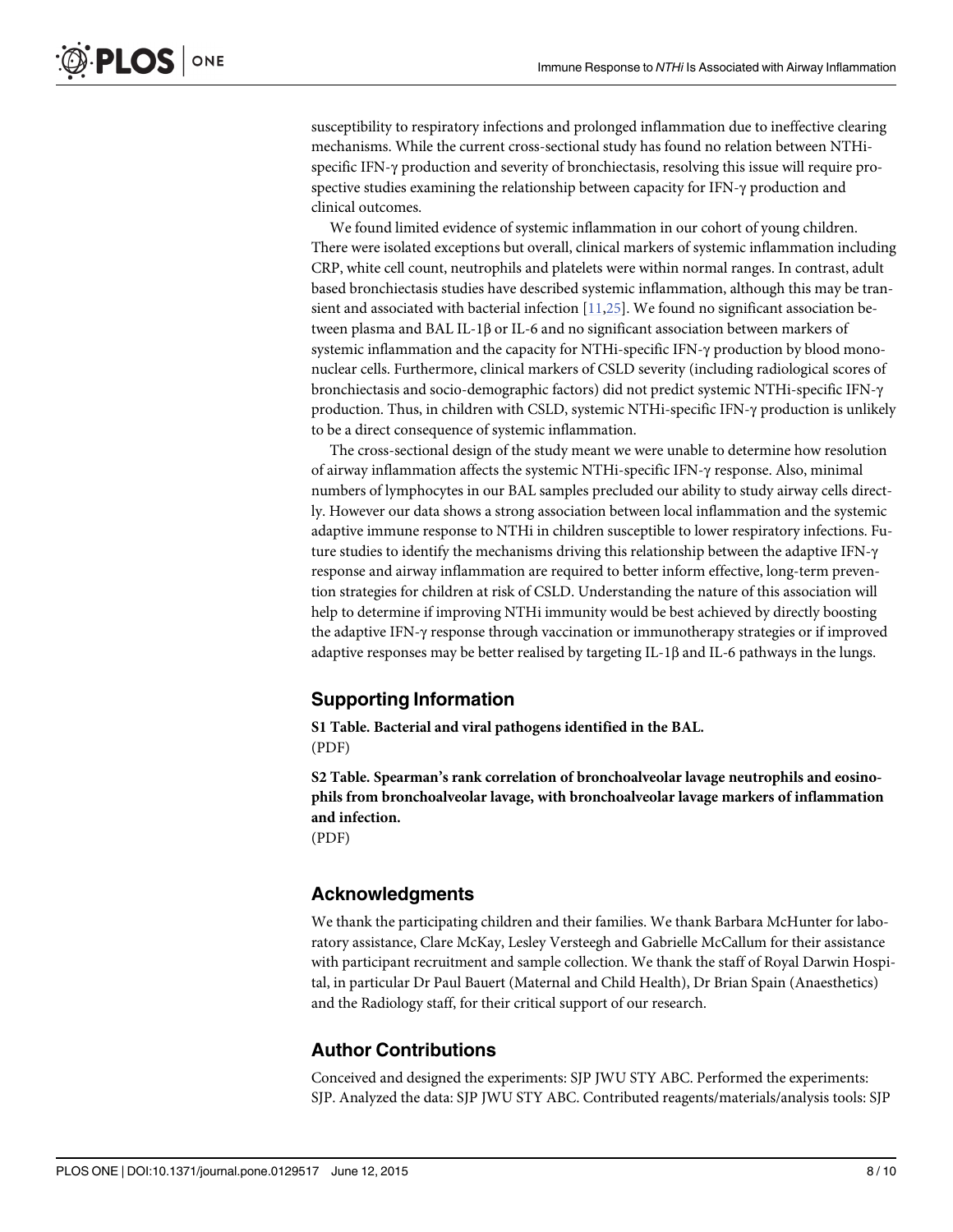<span id="page-9-0"></span>JWU STY ABC. Wrote the paper: SJP JWU STY ABC. Read and agreed to the data within this manuscript: SJP JWU STY ABC.

#### References

- [1.](#page-2-0) Chang A, Byrnes C, Everard M (2011) Diagnosing and preventing chronic suppurative lung disease (CSLD) and bronchiectasis. Paediatric Respiratory Reviews 12: 97–103. doi: [10.1016/j.prrv.2010.10.](http://dx.doi.org/10.1016/j.prrv.2010.10.008) [008](http://dx.doi.org/10.1016/j.prrv.2010.10.008) PMID: [21458737](http://www.ncbi.nlm.nih.gov/pubmed/21458737)
- [2.](#page-2-0) Douros K, Alexopoulou E, Nicopoulou A, Anthracopoulos MB, Fretzayas A, Yiallouros P, et al. (2011) Bronchoscopic and High-Resolution CT Scan Findings in Children With Chronic Wet Cough. Chest 140: 317–323. doi: [10.1378/chest.10-3050](http://dx.doi.org/10.1378/chest.10-3050) PMID: [21415129](http://www.ncbi.nlm.nih.gov/pubmed/21415129)
- [3.](#page-3-0) Hare K, Grimwood K, Leach A, Smith-Vaughan H, Torzillo P, Morris P, et al. (2010) Respiratory bacterial pathogens in the nasopharynx and lower airways of Australian Indigenous children with bronchiectasis. J Pediatr 157: 1001–1005. doi: [10.1016/j.jpeds.2010.06.002](http://dx.doi.org/10.1016/j.jpeds.2010.06.002) PMID: [20656297](http://www.ncbi.nlm.nih.gov/pubmed/20656297)
- [4.](#page-2-0) Van Eldere J, Slack MP, Ladhani S, Cripps AW (2014) Non-typeable Haemophilus influenzae, an under-recognised pathogen. Lancet Infect Dis 14:1281–1292. doi: [10.1016/S1473-3099\(14\)70734-0](http://dx.doi.org/10.1016/S1473-3099(14)70734-0) PMID: [25012226](http://www.ncbi.nlm.nih.gov/pubmed/25012226)
- [5.](#page-2-0) King PT, Hutchinson PE, Johnson PD, Holmes PW, Freezer NJ, Holdsworth SR (2003) Adaptive Immunity to Nontypeable Haemophilus influenzae. Am J Resp Crit Care Med 167: 587-592. PMID: [12433671](http://www.ncbi.nlm.nih.gov/pubmed/12433671)
- [6.](#page-2-0) King PT, Ngui J, Farmer MW, Hutchinson P, Holmes PW, Holdsworth SR (2008) Cytotoxic T lymphocyte and natural killer cell responses to non-typeable Haemophilus influenzae. Clin Exp Immunol 152: 542–551. doi: [10.1111/j.1365-2249.2008.03667.x](http://dx.doi.org/10.1111/j.1365-2249.2008.03667.x) PMID: [18462210](http://www.ncbi.nlm.nih.gov/pubmed/18462210)
- [7.](#page-2-0) Pizzutto SJ, Yerkovich ST, Upham JW, Hales BJ, Thomas WR, Chang AB (2015) Improving immunity to Haemophilus influenzae in children with chronic suppurative lung disease. Vaccine 33: 321–326. doi: [10.1016/j.vaccine.2014.11.024](http://dx.doi.org/10.1016/j.vaccine.2014.11.024) PMID: [25448103](http://www.ncbi.nlm.nih.gov/pubmed/25448103)
- [8.](#page-2-0) Pizzutto SJ, Yerkovich ST, Upham JW, Hales BJ, Thomas WR, Chang AB (2014) Children with chronic suppurative lung disease have a reduced capacity to synthesize interferon-gamma in vitro in response to non-typeable Haemophilus influenzae. PLoS ONE 9: doi: [10.1371/journal.pone.0104236](http://dx.doi.org/10.1371/journal.pone.0104236)
- [9.](#page-2-0) Mueller SN, Ahmed R (2009) High antigen levels are the cause of T cell exhaustion during chronic viral infection. Proc Natl Acad Sci U S A 106: 8623–8628. doi: [10.1073/pnas.0809818106](http://dx.doi.org/10.1073/pnas.0809818106) PMID: [19433785](http://www.ncbi.nlm.nih.gov/pubmed/19433785)
- [10.](#page-2-0) Pena OM, Pistolic J, Raj D, Fjell CD, Hancock RE (2011) Endotoxin tolerance represents a distinctive state of alternative polarization (M2) in human mononuclear cells. J Immunol 186: 7243–7254. doi: [10.](http://dx.doi.org/10.4049/jimmunol.1001952) [4049/jimmunol.1001952](http://dx.doi.org/10.4049/jimmunol.1001952) PMID: [21576504](http://www.ncbi.nlm.nih.gov/pubmed/21576504)
- [11.](#page-2-0) Chalmers JD, Smith MP, McHugh BJ, Doherty C, Govan JR, Hill AT (2012) Short- and Long-Term Antibiotic Treatment Reduces Airway and Systemic Inflammation in Non–Cystic Fibrosis Bronchiectasis. Am J Resp Crit Care Med 186: 657-665. doi: [10.1164/rccm.201203-0487OC](http://dx.doi.org/10.1164/rccm.201203-0487OC) PMID: [22744718](http://www.ncbi.nlm.nih.gov/pubmed/22744718)
- [12.](#page-2-0) Zhu X, Gadgil AS, Givelber R, George MP, Stoner MW, Sciurba FC, et al. (2009) Peripheral T Cell Functions Correlate with the Severity of Chronic Obstructive Pulmonary Disease. J Immunol 182: 3270–3277. doi: [10.4049/jimmunol.0802622](http://dx.doi.org/10.4049/jimmunol.0802622) PMID: [19234225](http://www.ncbi.nlm.nih.gov/pubmed/19234225)
- [13.](#page-2-0) Chang AB, Masel JP, Boyce NC, Wheaton G, Torzillo PJ (2003) Non-CF Bronchiectasis: Clinical and HRCT Evaluation. Pediatr Pulmonol 35: 477–483. PMID: [12746947](http://www.ncbi.nlm.nih.gov/pubmed/12746947)
- [14.](#page-2-0) Chang A, Bell S, Byrnes C, Grimwood K, Holmes P, King P, et al. (2010) Chronic suppurative lung disease and bronchiectasis in children and adults in Australia and New Zealand. Med J Aus 193: 356–365.
- [15.](#page-3-0) Pizzutto SJ, Grimwood K, Bauert P, Schutz KL, Yerkovich ST, Upham JW, et al. (2013) Bronchoscopy contributes to the clinical management of indigenous children newly diagnosed with bronchiectasis. Pediatr Pulmonol 48: 67–73. doi: [10.1002/ppul.22544](http://dx.doi.org/10.1002/ppul.22544) PMID: [22431241](http://www.ncbi.nlm.nih.gov/pubmed/22431241)
- [16.](#page-3-0) Chang AB, Yerkovich ST, Gibson PG, Anderson-James S, Petsky HL, Carroll ML, et al. (2012) Pulmonary innate immunity in children with protracted bacterial bronchitis. J Pediatr 161: 621–625 e621. doi: [10.1016/j.jpeds.2012.03.049](http://dx.doi.org/10.1016/j.jpeds.2012.03.049) PMID: [22575255](http://www.ncbi.nlm.nih.gov/pubmed/22575255)
- [17.](#page-3-0) Kapur N, Mackay IM, Sloots TP, Masters IB, Chang AB (2014) Respiratory viruses in exacerbations of non-cystic fibrosis bronchiectasis in children. Arch Dis Child 99: 749–753. doi: [10.1136/archdischild-](http://dx.doi.org/10.1136/archdischild-2013-305147)[2013-305147](http://dx.doi.org/10.1136/archdischild-2013-305147) PMID: [24819370](http://www.ncbi.nlm.nih.gov/pubmed/24819370)
- [18.](#page-3-0) Hales BJ, Chai LY, Elliot CE, Pearce LJ, Zhang G, Heinrich TK, et al. (2012) Antibacterial antibody responses associated with the development of asthma in house dust mite-sensitised and non-sensitised children. Thorax 67: 321–327. doi: [10.1136/thoraxjnl-2011-200650](http://dx.doi.org/10.1136/thoraxjnl-2011-200650) PMID: [22106019](http://www.ncbi.nlm.nih.gov/pubmed/22106019)
- [19.](#page-7-0) Baines KJ, Upham JW, Yerkovich ST, Chang AB, Marchant JM, Carroll M, et al. (2014) Mediators of neutrophil function in children with protracted bacterial bronchitis. Chest 146: 1013–1020. doi: [10.](http://dx.doi.org/10.1378/chest.14-0131) [1378/chest.14-0131](http://dx.doi.org/10.1378/chest.14-0131) PMID: [24874501](http://www.ncbi.nlm.nih.gov/pubmed/24874501)